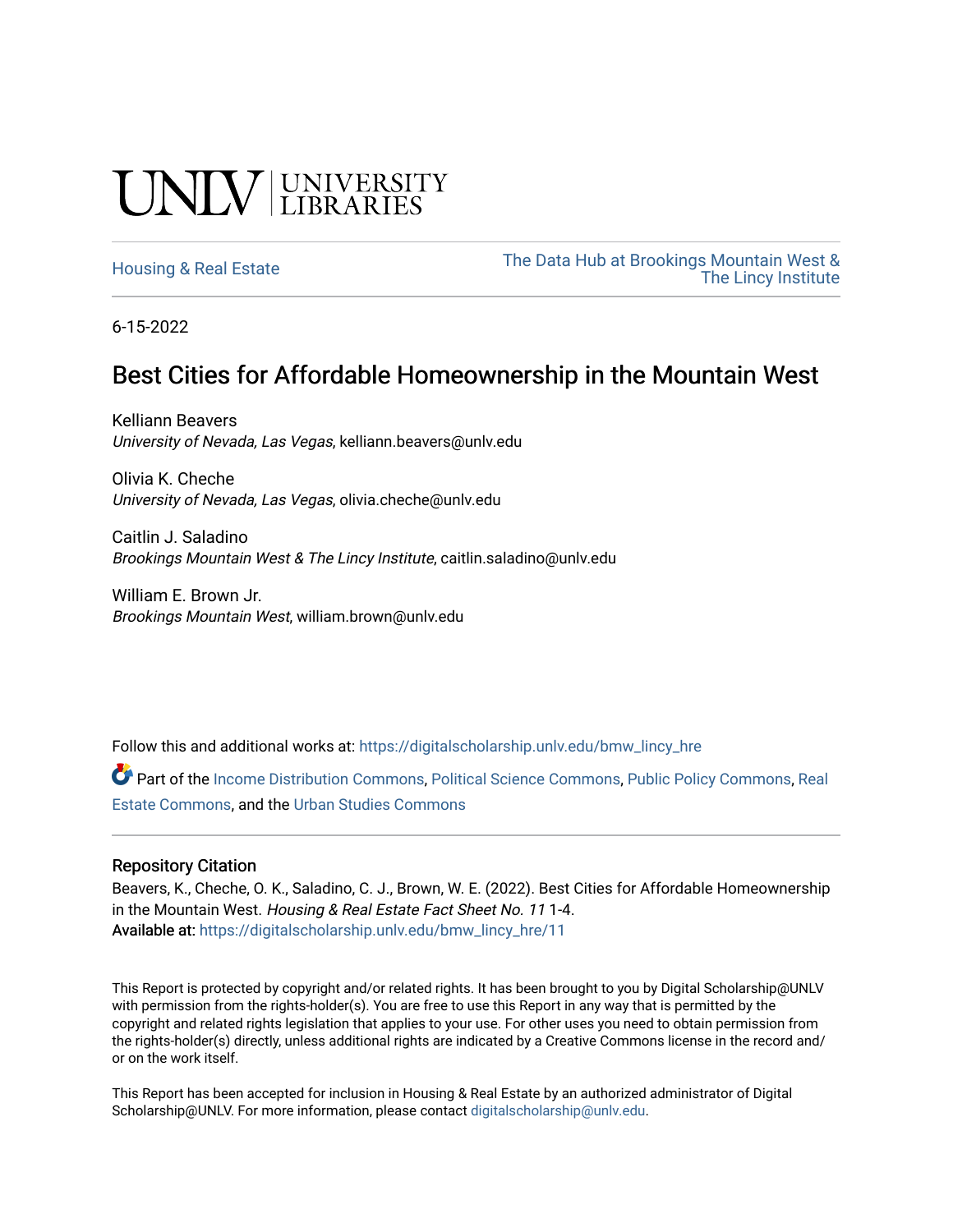# **CINITY BROOKINGS MOUNTAIN WEST**

### BEST CITIES FOR AFFORDABLE HOMEOWNERSHIP IN THE MOUNTAIN WEST

#### Housing & Real Estate Fact Sheet No. 11 | June 2022

Prepared by: Kelliann Beavers, Olivia K. Cheche, Caitlin J. Saladino, and William E. Brown, Jr.

#### PURPOSE:

This fact sheet highlights data on the best cities for affordable homeownership in the Mountain West, based on the SmartAsset report, "Best Cities to Buy an Affordable Family Home - 2021 Edition." The report is SmartAsset's second annual study, following the 2020 report, and includes data on 100 of the largest cities in the United States. This fact sheet highlights the rank, index, down payment-to-income ratio, housing costs as a percent of income, and four-year change in homeownership rate within each of the 15 Mountain West cities included in the original report.

#### ABOUT THE DATA:

The original report provides an index that ranks cities based on seven metrics including two affordability measures, two livability statistics, and other associated data. These data include: the percentage of homes with at least two bedrooms, the four-year change in homeownership rate, down payment-to-income ratio, housing costs as a percentage of income, high school graduation rate, property crime rate, and violent crime rate. The index based on these metrics informs the final ranking for each city. The highest ranked city received an index score of 100 while the lowest ranked city received an index score of 0.<sup>2</sup> For each metric, the corresponding Census Bureau data is cited in the original report.

In the 2021 report, 15 cities in 4 Mountain West states (AZ, CO, NV, & NM) appear among the top 100 best places to buy an affordable home in the United States: Tucson, AZ; Mesa, AZ; Scottsdale, AZ; Phoenix, AZ; Gilbert, AZ; Chandler, AZ; Glendale, AZ; Aurora, CO; Colorado Springs, CO; Denver, CO; Las Vegas, NV; Reno, NV; Henderson, NV; North Las Vegas, NV; and Albuquerque, NM.

#### KEY FINDINGS:

- 1. Gilbert, AZ ranks as the  $3<sup>rd</sup>$  best city in the nation to buy an affordable home. Chandler, AZ, ranks as the  $7<sup>th</sup>$ best city to buy an affordable home.
- 2. Denver, CO is the Mountain West city with the lowest ranking  $(97<sup>th</sup>)$  for affordable homeownership among the top 100 U.S. cities.
- 3. Henderson, NV moved up in the ranks for cities with affordable homeownership, ranking  $10<sup>th</sup>$  in  $2020<sup>3</sup>$  and  $9<sup>th</sup>$  in 2021. Henderson, NV has the seventh-lowest housing costs as a percent of income nationally (20.26%).
- 4. Housing costs consume over a quarter of income for residents in Denver, CO (26.33%); Aurora, CO (25.96%); and Las Vegas, NV (25.20%).
- 5. Among Nevada cities, North Las Vegas (4.99%) experienced a larger change in its homeownership rate between 2015 and 2019 than Reno (2.41%), Las Vegas (1.80%), and Henderson (1.71%).

<sup>&</sup>lt;sup>1</sup> SmartAsset, "Best Cities to Buy an Affordable Family Home - 2021 Edition." 2021. [https://smartasset.com/data-studies/best-cities-to-buy-an-affordable-family](https://smartasset.com/data-studies/best-cities-to-buy-an-affordable-family-home-2021)[home-2021.](https://smartasset.com/data-studies/best-cities-to-buy-an-affordable-family-home-2021)

<sup>&</sup>lt;sup>2</sup> Ibid. For more information about how the index was devised, *SmartAsset* offers a Data and Methodology section.

<sup>&</sup>lt;sup>3</sup> SmartAsset. "Best Cities to Buy an Affordable Family Home – 2020 Edition." 2020. [https://smartasset.com/mortgage/best-cities-to-buy-an-affordable-family](https://smartasset.com/mortgage/best-cities-to-buy-an-affordable-family-home-2020)[home-2020.](https://smartasset.com/mortgage/best-cities-to-buy-an-affordable-family-home-2020)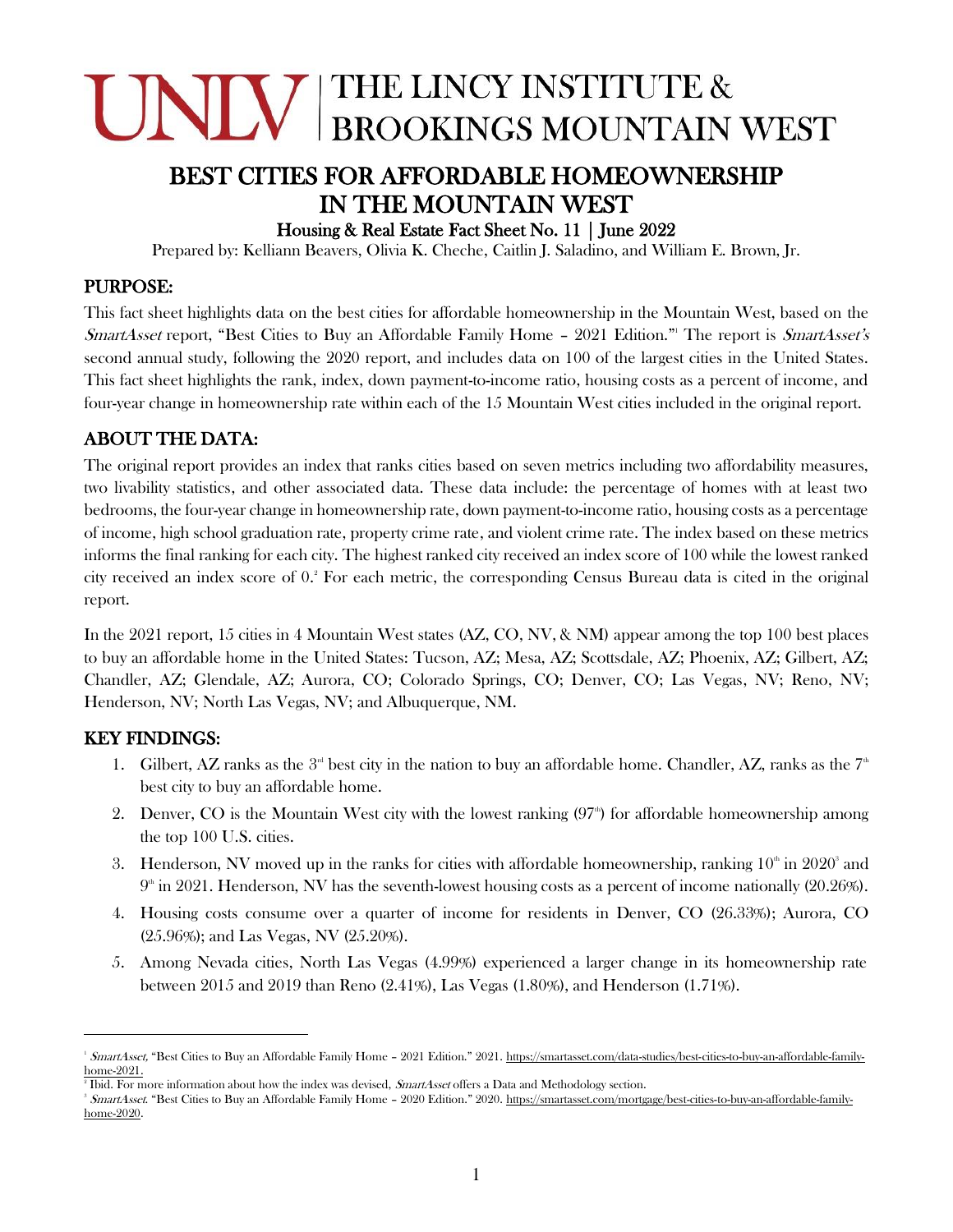## THE LINCY INSTITUTE &<br>| BROOKINGS MOUNTAIN WEST

Table 1 presents the rank and index for affordable homeownership among Mountain West cities. SmartAsset's index ranges from 0 to 100, with an index score of 100 denoting the best city to buy an affordable home. Gilbert,  $AZ$  ranks as the  $3<sup>nd</sup>$  best city in the nation to buy an affordable home, and Chandler, AZ, ranks as the  $7<sup>th</sup>$  best city to buy an affordable home. Denver, CO is the Mountain West city with the lowest ranking  $(97<sup>th</sup>)$  for affordable homeownership among the top 100 U.S. cities.

| <b>Mountain West City</b> | Rank           | <b>Index Score</b> |
|---------------------------|----------------|--------------------|
| Gilbert, AZ               | 3              | 90.18              |
| Chandler, AZ              | $\overline{7}$ | 79.06              |
| Henderson, NV             | 9              | 78.14              |
| Glendale, AZ              | 19             | 67.28              |
| North Las Vegas, NV       | 20             | 66.75              |
| Scottsdale, AZ            | 24             | 62.70              |
| Mesa, AZ                  | 30             | 59.42              |
| Phoenix, AZ               | 40             | 50.39              |
| Las Vegas, NV             | 44             | 48.56              |
| Aurora, CO                | 45             | 48.17              |
| Colorado Springs, CO      | 47             | 47.12              |
| Reno, NV                  | 49             | 45.29              |
| Albuquerque, NM           | 61             | 38.09              |
| Tucson, AZ                | 69             | 33.25              |
| Denver, CO                | 97             | 4.45               |

#### Table 1: Rank and Index of Best Cities for Affordable Homeownership, Mountain West

\*Adapted from "Best Cities to Buy an Affordable Family Home – 2021 Edition". SmartAsset. [https://smartasset.com/data-studies/best-cities-to-buy-an](https://smartasset.com/data-studies/best-cities-to-buy-an-affordable-family-home-2021)[affordable-family-home-2021](https://smartasset.com/data-studies/best-cities-to-buy-an-affordable-family-home-2021)

Figure 1 displays the down payment-to-income ratio for each of the 15 Mountain West cities. The down payment to income ratio represents a 20% down payment on the city's median valued home divided by the city's median household income.<sup>4</sup> A ratio of 1.0 would indicate that the 20% down payment on a median valued home was the same amount as the city's median household income in entirety. A lower ratio indicates greater affordability, whereas a higher ratio indicates less affordability. A ratio greater than 1.0 indicates a down payment on a city's median valued home would exceed the city's median household income. In other words, a 20% down payment on a city's median valued home is higher than a median household income in entirety for that city. 5 Scottsdale, AZ has the highest ratio, and therefore least affordability, among Mountain West cities (1.24); whereas Gilbert, AZ has the lowest ratio, greatest affordability (0.72). Among the four Nevada cities, Reno has the highest ratio, least affordability (1.13), and North Las Vegas has the lowest ratio, greatest affordability (0.88).

<sup>4</sup>U.S. Census Bureau, American Community Survey "2019 1-year Estimates," https://www.census.gov/newsroom/press-kits/2020/acs-1year.html.

<sup>5</sup> SmartAsset, "Hardest Places to Buy a Home in America" 2021. https://smartasset.com/data-studies/hardest-places-to-buy-a-home-in-america-2021.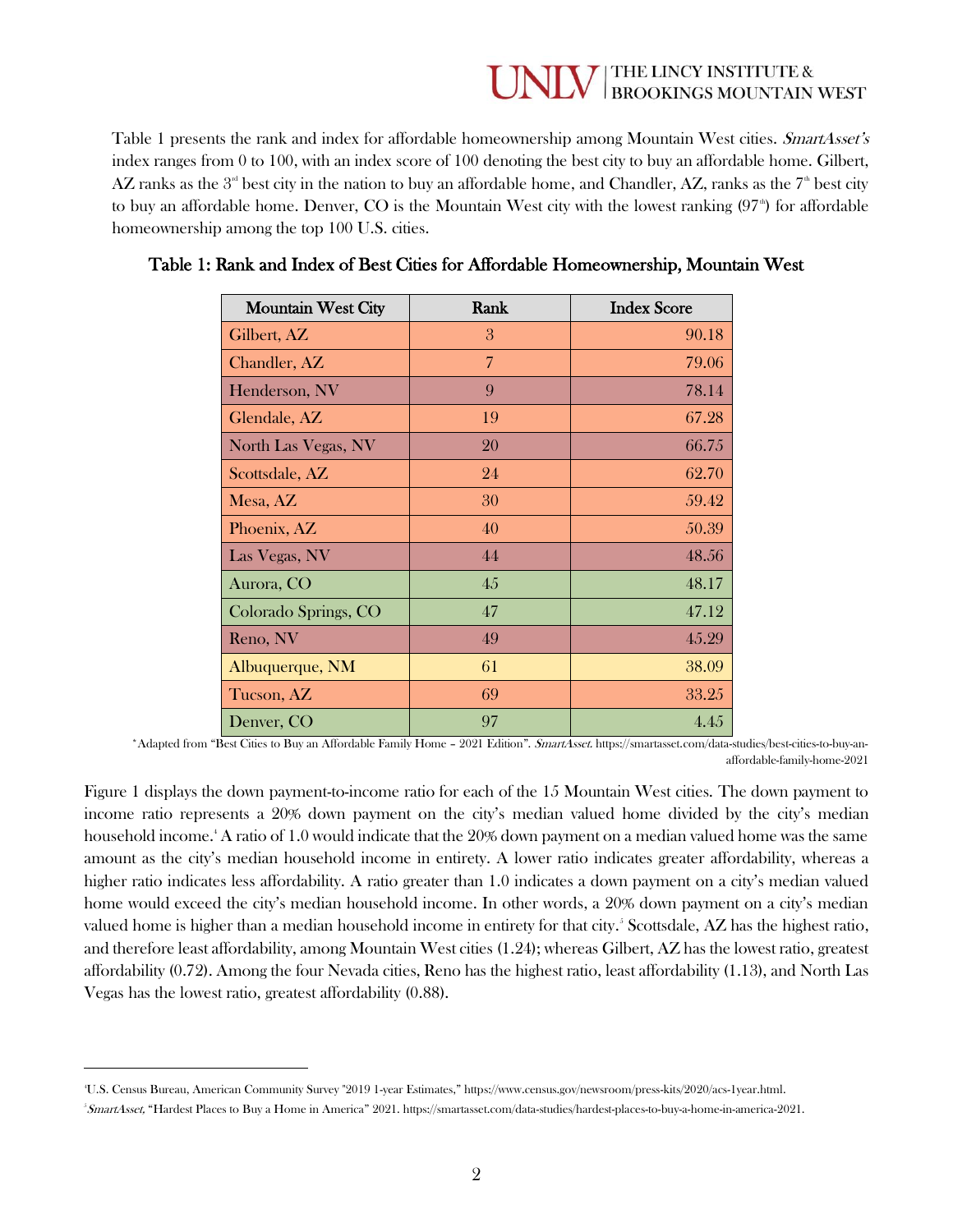#### THE LINCY INSTITUTE & BROOKINGS MOUNTAIN WEST



Figure 1: Down Payment to Income Ratio, Mountain West Cities

\*Adapted from "Best Cities to Buy an Affordable Family Home - 2021 Edition". SmartAsset. [https://smartasset.com/data-studies/best-cities-to-buy-an](https://smartasset.com/data-studies/best-cities-to-buy-an-affordable-family-home-2021)[affordable-family-home-2021](https://smartasset.com/data-studies/best-cities-to-buy-an-affordable-family-home-2021)

Figure 2 displays housing costs as a percent of income for each of the 15 Mountain West cities. Housing costs consume over a quarter of income for residents in Denver, CO (26.33%); Aurora, CO (25.96%); and Las Vegas, NV (25.20%). Henderson, NV has the seventh-lowest housing costs as a percent of income nationally (20.26%).



Figure 2: Housing Costs as a Percent of Income, Mountain West Cities

\*Adapted from "Best Cities to Buy an Affordable Family Home - 2021 Edition". SmartAsset. [https://smartasset.com/data-studies/best-cities-to-buy-an](https://smartasset.com/data-studies/best-cities-to-buy-an-affordable-family-home-2021)[affordable-family-home-2021](https://smartasset.com/data-studies/best-cities-to-buy-an-affordable-family-home-2021)